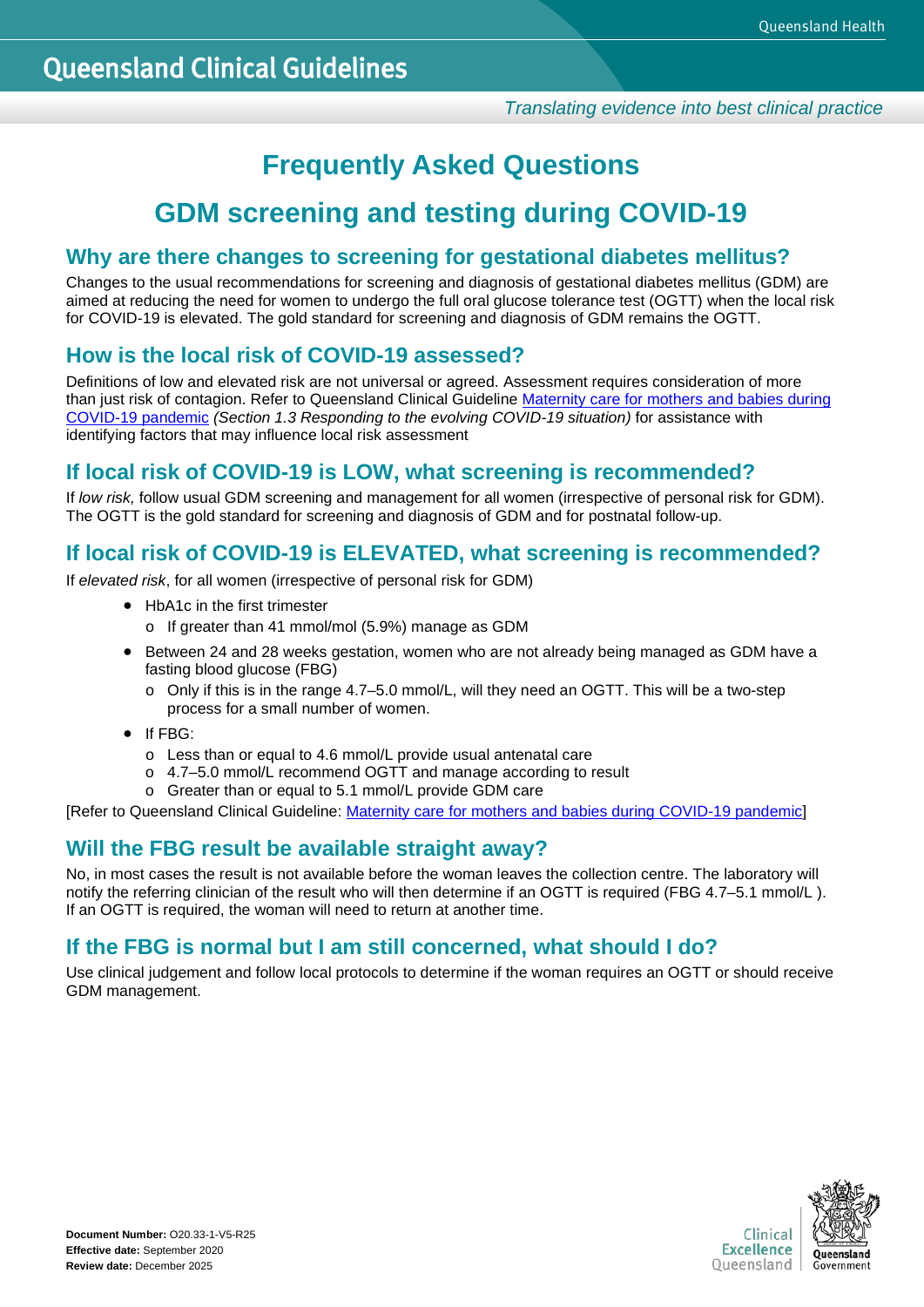# **If the FBG is above 5.0 mmol/L in the first trimester, even when the HbA1c is normal, does the woman require an OGTT?**

If the FBG is:

- 4.6 mmol/L or less
	- o OGTT not required
	- o Continue usual maternity care
- 5.1 mmol/L or greater
	- o OGTT not required
	- o Provide usual GDM management\*
- $\bullet$  4.7 to 5.0 mmol/L
	- o OGTT required
	- o Provide care as per OGTT result and GDM management

#### **If the woman requires an OGTT, what safety measures are there when she goes for the test?**

Individual laboratories have developed safe testing procedures to support social distancing and minimise the risk of exposure to COVID-19 for patients and staff in collection centres. Remind the woman about safe practices including for example, hand hygiene and safe social distancing.

#### **If the woman presents after the first trimester, what test is recommended? Do we do HbA1c or FBG or OGTT?**

- The HbA1c test is only recommended for the first trimester
- If the woman has personal risk factors for GDM and presents for her first appointment (to any healthcare provider) after the first trimester either a FBG or OGTT can be requested. This is a clinical decision based on the woman's risk factors, personal history and the stratification of risk for COVID-19 (low, some or high risk area)
- If an OGTT is done between 12 weeks and 24 weeks, use clinical judgement to determine if re-testing at 24–28 weeks is also required

# **Do these changes apply to the woman who has had bariatric surgery?**

Follow usual protocols that have been in place before the pandemic. If required, seek expert clinical advice

#### **What if the woman has another complex condition?**

Seek expert advice as this may vary depending on the clinical presentation.

#### **What do we do with the pre-ordered tests in ieMR?**

OGTT tests ordered in ieMR can be changed to FBG in the system prior to the collection date.

# **Can I contact the collection centre and change the request on the form?**

No. The phlebotomist cannot change the form presented by the woman. The pathology laboratory will perform the test that is requested.

#### **Who notifies the woman of any changes to her booking? (She may choose to go to a site closer to home or on a weekend).**

Any pre-booked appointments can be continued as per pre-COVID-19 pandemic. However, individual Hospital and Health Services (HHS) may work with local pathology providers to change pre-booked OGTT appointments (if clinically appropriate) to the new COVID-19 pandemic recommendations. Women may then choose to have their blood collected at a closer collection centre, at a different time or at a centre that can provide safe social distancing.